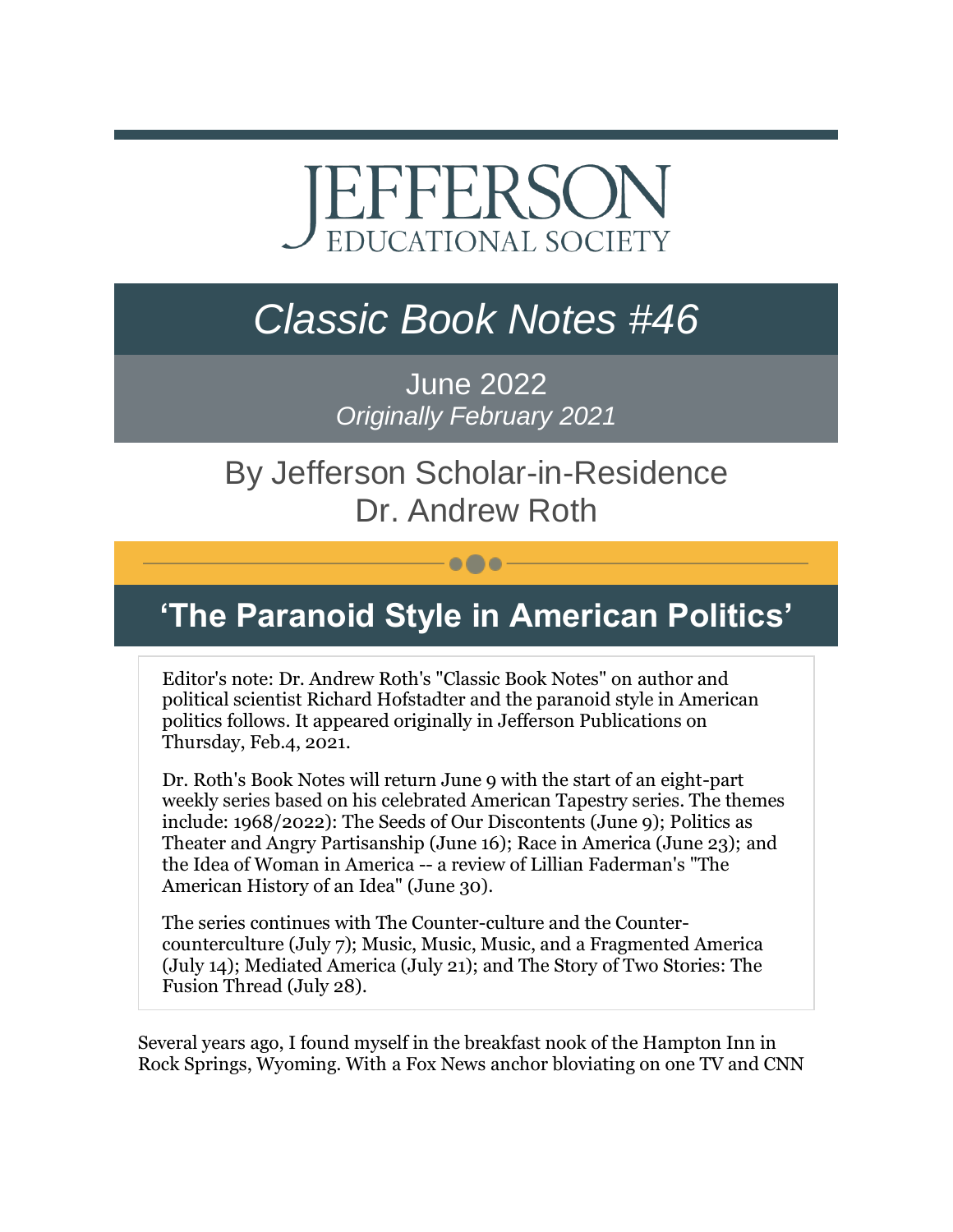talking heads pontificating on the other, as I noshed my powdered eggs, turkey sausage, and ersatz home fries – I am a sucker for breakfast buffets, good, bad, or indifferent – I couldn't help but overhear the folks at a nearby table discussing the coming military takeover of the Mountain West.

By their account, working off plans by the U.S. Army to conduct maneuvers in the region later in the summer, black helicopters would soon descend to disarm the locals while those who resisted would be interned in the local Walmart, which would have been confiscated by the government, emptied of its wares and converted into a detention center. They conversed with such nonchalance one would have thought they were discussing the weather, the Green River's current depth (or lack thereof) or the prospects for the University of Wyoming Cowboys upcoming football season.

But they were earnest. They thought the "war" for their America was about to erupt.

Today, reading about Marjorie Taylor Greene, the Q-Anon enthusiast who is also the U.S. Representative in Congress from a district in northern Georgia, I thought about these people, Tara Westover's family in her memoir *Educated*, the Weavers of Ruby Ridge, Idaho, Timothy McVeigh, the deadliest native-born domestic terrorist in American history, and assorted others of the lunatic right-wing fringe.

I asked myself, "Who are these people?"

And when that "war" they thought was about to begin does not erupt, I asked myself, "What will they do?"

Well, the answer to my naive second question – naïve because why was I so sure the "war" would not erupt? – is simple. Like all doom prophets, conspiracy theorists, and predictors of the *"End Times"* on date "X," when the end, doom, or conspiracy does not occur, they simply pivot, pick a new date, and wait. Or some take preemptive action hoping to spark the end's onslaught and storm the Capitol of the United States, leaving five dead in their wake.

The answer to the first question is more difficult and more troubling. For "who they are" turns out to be our neighbors, like the fellow on an Erie County road who has a "Trump (but *not* the apostate Pence) – Make America Great Again" flag affixed to the side of his barn. Or the car in front of me on West 26th Street festooned with stickers extolling MAGA, the NRA, Q-Anon, and telling whoever chanced to read it "to love America or leave it." To be sure, it is not all of our neighbors, but enough of them to make one pause.

And, pausing, I must ask again, who are these people? Why are they almost always white and almost always some variant of Christian?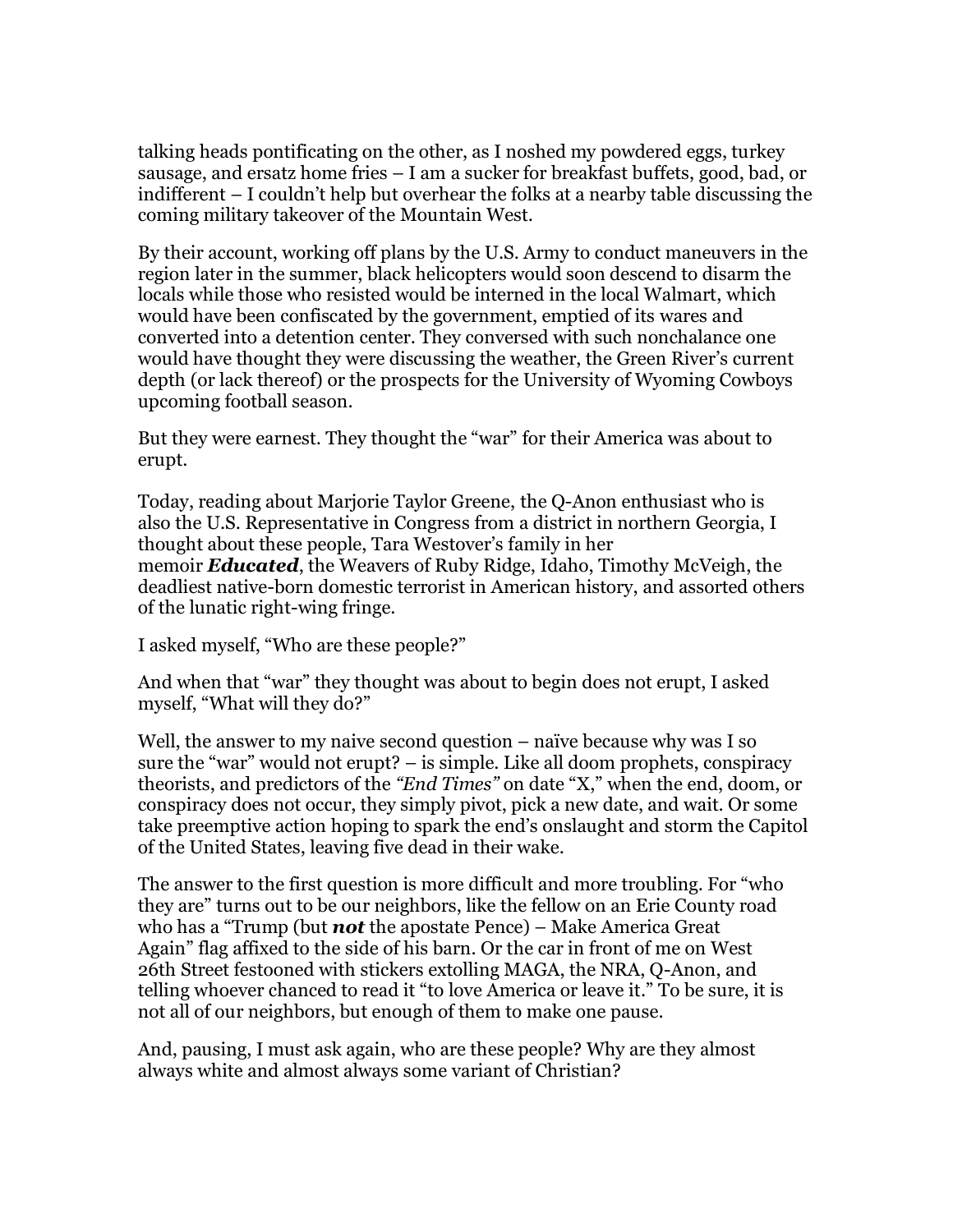And why are they so angry?

A number of commentators have attempted to answer these questions. Jill Lepore in *The Whites of Their Eyes: The Tea Party's Revolution and the Battle over American History* went out in Boston to meet them. Who she met might surprise you. She met computer programmers, teachers, retirees, bankers, accountants, truck drivers, and others. All of them, to varying degrees, agreed with economist David Tuerck, who said the problem wasn't only in Washington but, "Right here in Massachusetts, we have a Supreme Judicial Court that thinks it can redefine marriage without a thought to the will of the people. … It's time to rally around a new cause which is to return America to the principles for which our forefathers fought and died. It's time to start a new American Revolution." [1]

That they are almost always white and Christian results from two dynamics driving social change in America since the late 1960s. America has always been a multiracial country, but for much of its history that reality was either denied or ignored. Following the 1954 Supreme Court decision of *Brown v. Board of Education* striking down racial segregation in the nation's public schools, the Civil Rights Movement of the middle and late 20th century and the influx of non-European immigrants after the passage of the Immigration Act of 1965, it could neither be denied nor ignored.

For some people, the combination of the 2008 election of Barack Obama, America's first African-American president, and the growing awareness that by the middle of the 21st century America would be a majority-minority society did not signal a post-racial America but a time for reckoning. Coupling that with the decline in Christian church attendance, the growth of those who identified as not affiliated with any organized religion, an advancing secularism and the growing presence of Muslim, Hindu, Buddhist, and other ancient religious traditions new to America led to a sense of bewildering change for large numbers of people. [2]

Although commentators have been contorting themselves these past five years trying to identify and understand those who voted for former President Trump, the answer is transparent. Although they are a more heterogeneous group than some want to admit, ranging from the affluent seeking tax breaks and business deregulation to the disaffected from "Any-Blighted-Rural-American-Town," from anti-abortion advocates to misogynists and avowed racists, they also include average Americans bewildered by a rapidly changing nation.

They are people who think they're losing their culture. They are people who feel dislocated, disoriented, and disconnected from this evolving and bewildering new American culture and, from their point of view, ersatz, nonwhite "Americans" with whom they cannot relate.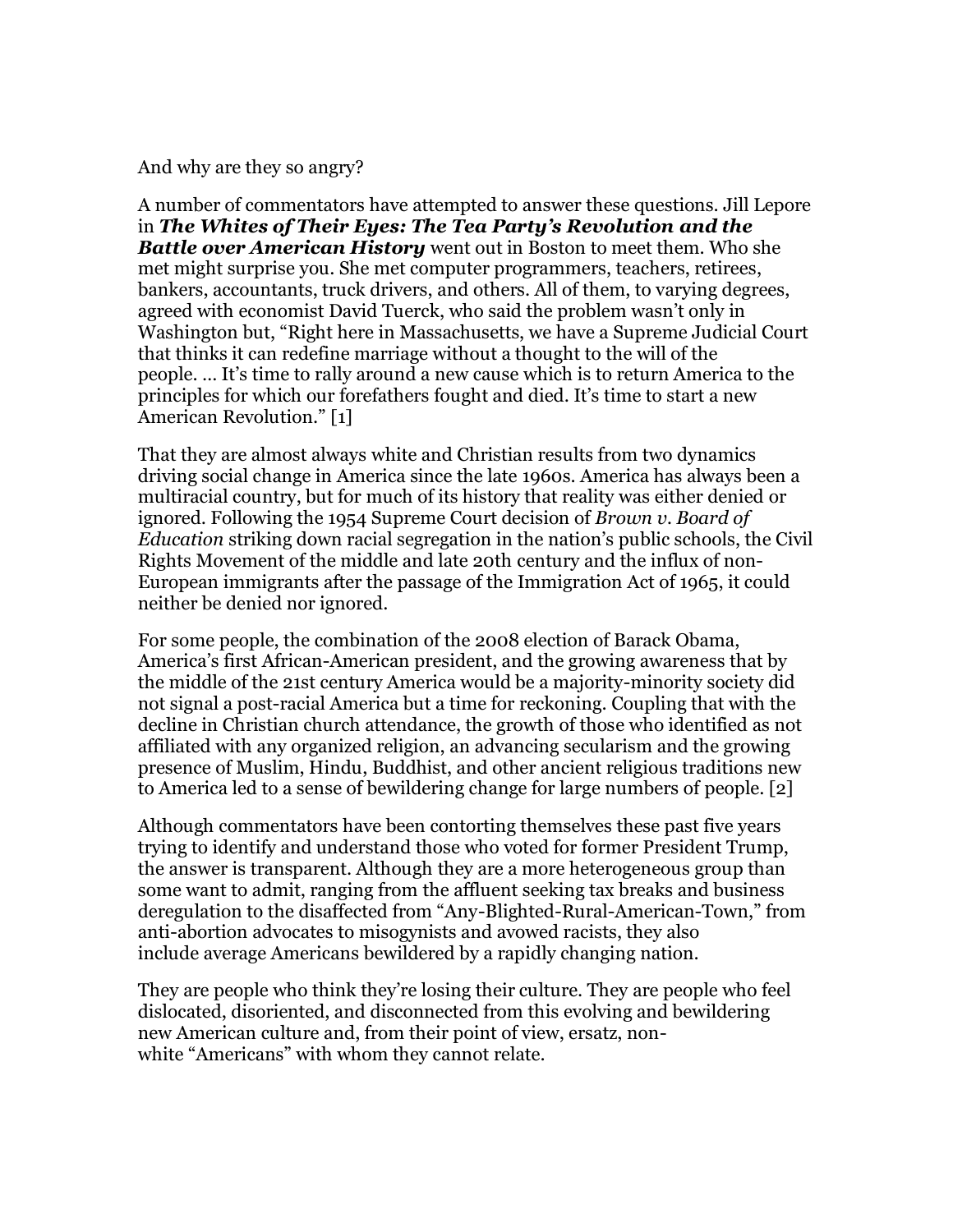Regarding the disconnected, as Thomas Pynchon said in *Gravity's Rainbow*, when "nothing is connected to anything," it results in "a condition not many of us can bear for long." [3] Feeling not like strangers in a strange land, but like strangers at home, unable to bear their bewilderment at society's cascading changes and frustrated at not finding any acceptable theory or explanation for their plight, people become angry and look for scapegoats.

And, hey presto, here we are in 2021 awash in conspiracy theories and paranoid hallucinations masquerading as policy in which a member or members of the U.S. Congress believe that Donald Trump, sent by God to defeat a cabal of Satanworshiping, child-abusing, deep-state villains, has been thwarted by an electoral conspiracy so vast and so subtle as to escape detection.

Where do conspiracy theories "so vast and so subtle as to escape detection" originate? They are an outgrowth of humans' innate need for their experience to make sense. Humans tell themselves stories to make sense of their experience. When confronted with a fact or series of facts threatening their understanding of their experience, what do humans do? Do they amend and enlarge their stories to fit the new facts?

Usually, but not always. Sometimes, they reject the new facts. Instead, they weave together an alternative story fitting their "alternative facts" into their old story. Armed with these more palatable "facts," they tell their old story in a new way, reaffirming their previous sense of what their experience means.

We tell ourselves stories to make sense of our experience. It does not follow that the story must be true.

A mid-20th century example with ramifications still resonating in American society asks "Who killed JFK?" Was it a lone gunman, a misfit seeking some sort of psychic transcendence by killing the prince? Or was it a vast conspiracy involving the Mafia, Castro-*ites*, Cuban communists, and, perhaps, even the Soviet Union? The conspiracy theory was/is so strong it has outlasted both the facts and the Soviet Union, which collapsed in 1991.

#### Why?

Because for some people the notion that a lone misfit could kill the President of the United States so threatened their sense of how reality is organized, so threatened their need for social stability, so knocked their world out – of balance that they rejected the facts and accepted a "story," a conspiracy theory based on a blend of "real facts" and "alternative facts" sufficiently vast to fit the scale of the crime. With their grand theory in hand, for some people, although no one ever proved the conspiracy theory correct, the world was back in balance.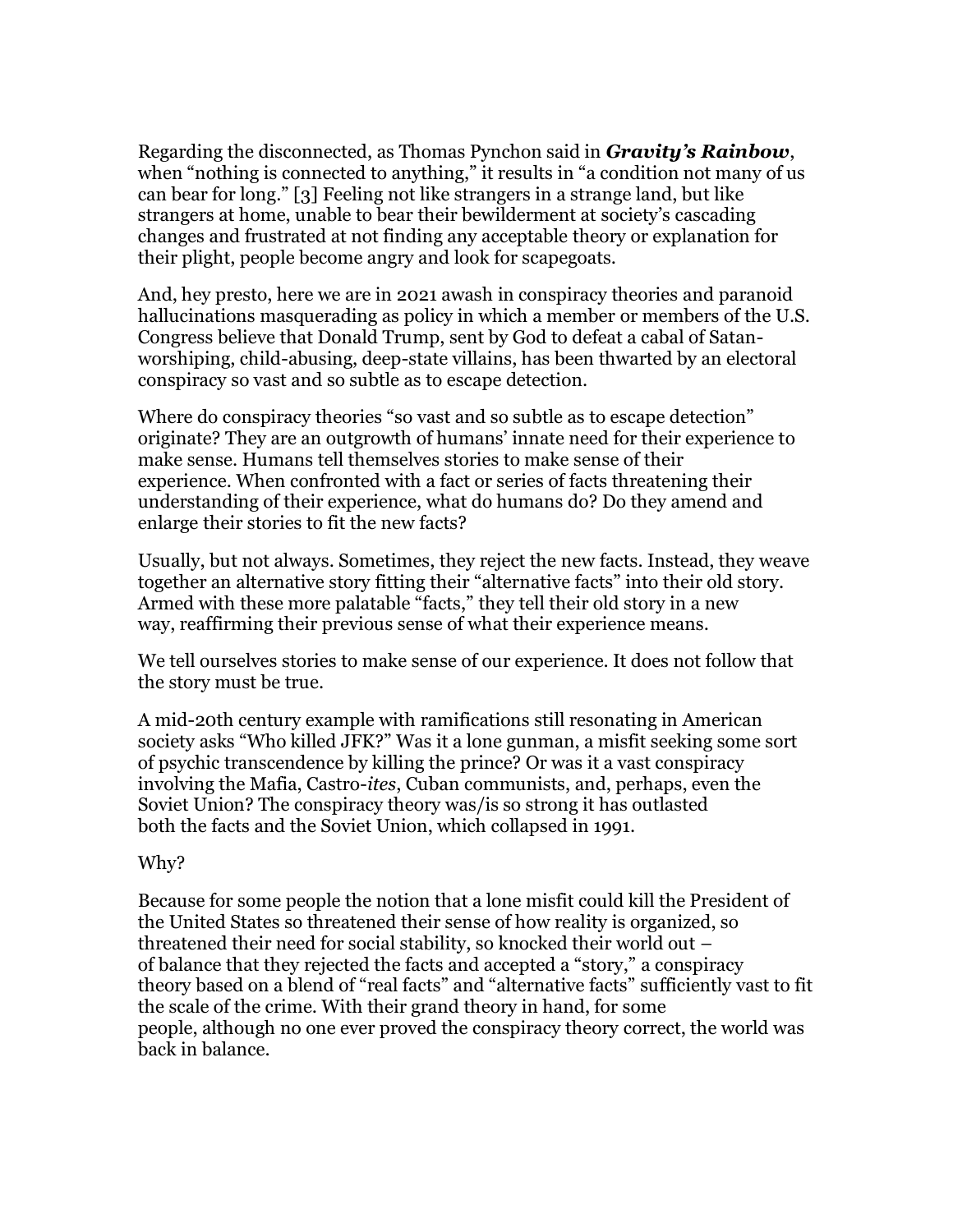The facts, those persistent things, as detailed by Vincent Bugliosi in *Reclaiming History: The Assassination of President John F. Kennedy*, however, point to a lone gunman. [5] Did Bugliosi's 1,612-page book with a CD-ROM containing an additional 958 pages of endnotes and 170 pages of source notes change public opinion?

Yes, for a few, but for many the conspiracy theory, no matter how often debunked, no matter how often refuted by the facts, persisted and persists. As of October 26, 2017, according to the website *FiveThirtyEight*, 61 percent of Americans believe JFK was not killed by Lee Harvey Oswald alone and that others were involved. [6]

Why? There are at least two reasons. First, facts are boring things frequently involving numbers. As a rule, people do not like numbers. Taught math poorly in school, most people grow wary when numbers are bounced about. As a small experiment, see what happens when trying to solve a small problem about how much a box of cereal costs per ounce or about the precise value of your grocery store fuel perks when you say to your audience "Let "x" equal ..." When numbers are deployed, many people get that queasy feeling they get when talking to insurance agents, bankers, tax preparers, and car salespeople about the intricacies of compound interest.

More to the point, facts are the weakest persuasive tool. In the rhetoric of argumentation attempting to persuade anyone of anything there are only three broad categories of persuasive tools available. They are facts, trust, and emotions. Facts, as we have seen, are the weakest. In fact, the pun intentional, when you use facts to argue with someone, you almost never convince them. Instead, you only succeed in motivating them to double-down on their "facts," for no one likes to be proven wrong.

The argument from trust says, "Believe me, for I am trustworthy." How to be seen as trustworthy? Aristotle says to be perceived as a person worthy of trust you must be a person of integrity. How to be seen as a person of integrity? Live a life of integrity. That is difficult and, of course, takes a lifetime.

That leaves appealing to emotions. An argument based on emotion has many facets, but two are most important. One is love, which at its core says I identify with you, I agree with you, I see the world as you see the world. We are one and the same. My love for you validates you – you are worthy of my attention and all I ask is that you believe me. When I add the second element, an argument from fear, my appeal is almost irresistible, for I tell you I see what you see, I fear what you fear, and only the two of us in combination can defeat the thing we fear securing for us the world as we both agree it should be.

I might be lying – see the argument from trust – but that is beside the point.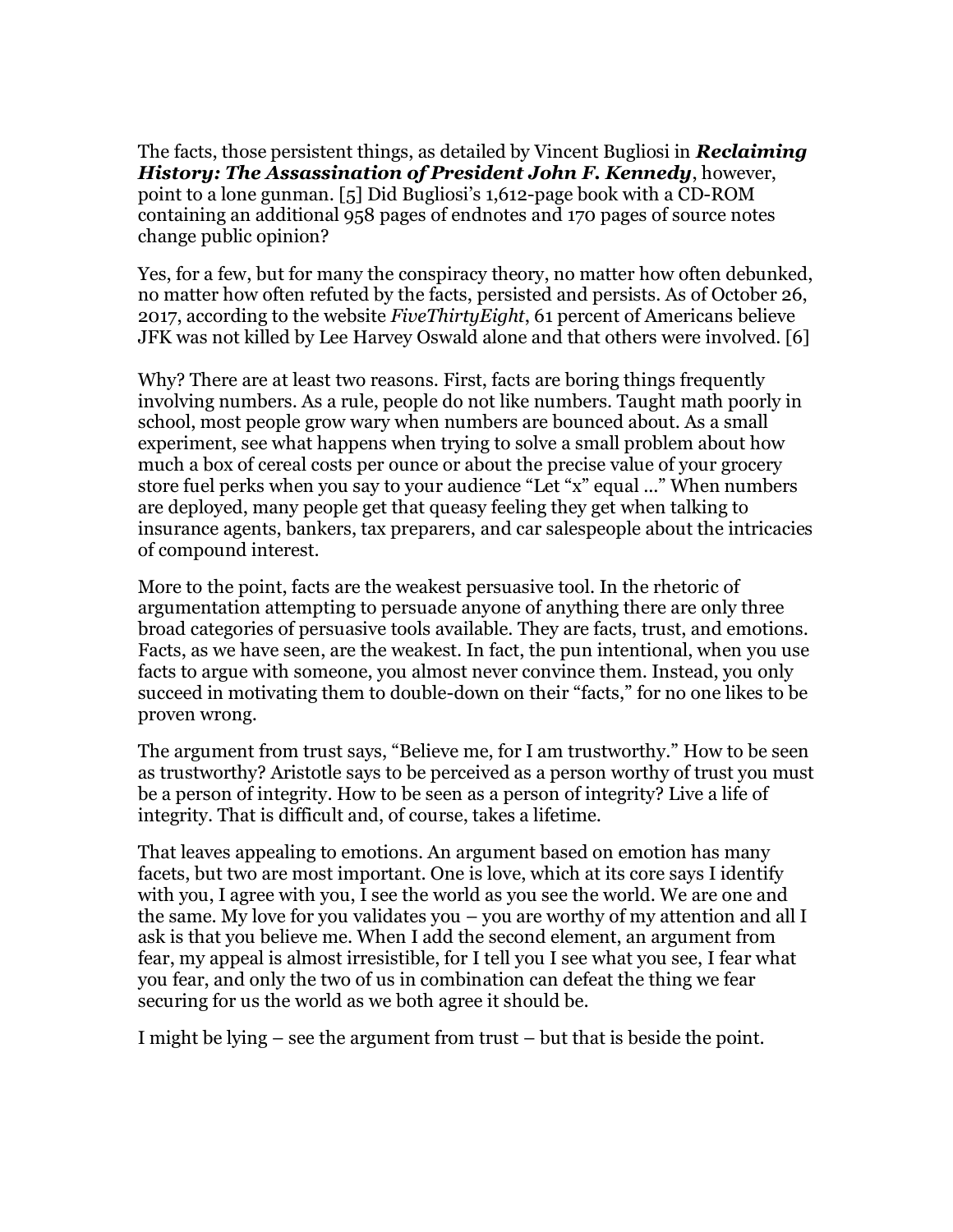So, an appeal based on emotion is by far a more powerful, a more persuasive argument than one based on mere facts. That is why stories are more persuasive than simple facts, for stories at their heart are emotional explorations of the things we love and the things we fear.

In short, the conspiracy is a better story and humans love stories. Humans are storytellers. And the most popular of all stories are mysteries.

Who doesn't love a mystery? And what is a conspiracy theory but a story that purports to solve a mystery. Like mysteries, conspiracies have villains and heroes, elaborate plots seasoned with money, power, sex, and an indeterminate ending that keeps one perpetually engaged.

It's exciting. It makes one feel alive vibrating with the thrill of the hunt.

Why? What are we hunting? The meaning of it all, or if not the meaning of it all, conspiracists are hunting the why inside the story of white, Christian America's apparent unraveling. This bewildering new America is not the result of demographic shifts and natural cultural realignments, but the work of some vast conspiracy seeking to displace them from their rightful place. There are villains at work and the conspiracy enthusiasts, like the cosplaying invaders of the Capitol, must become the heroes saving American culture from its enemies' evil designs.

The conspiracy theory story answers one of the deepest human needs – to understand. For better or worse, we humans can't – as philosophers and seers from the Buddha to the Beatles advise – humans can't just "let it be." We need to know not only what happened, but why. We need to know what something means and where we fit within that meaning.

We know or think we know *what* happened, although even getting that down is not as simple as it sounds. Ask any judge about the value of eyewitness testimony.

Try this thought experiment. Try to write a simple account describing what you did in July 2015. Only five years ago – you should remember that – right?

I know I was in Ireland trying to remember how to drive a stick shift while simultaneously trying to master driving on what I will always consider the wrong side of the road.

OK, that's trivial.

You can use documents like planners and notes, if you have them. You don't even need complete sentences – just sketch what happened that July.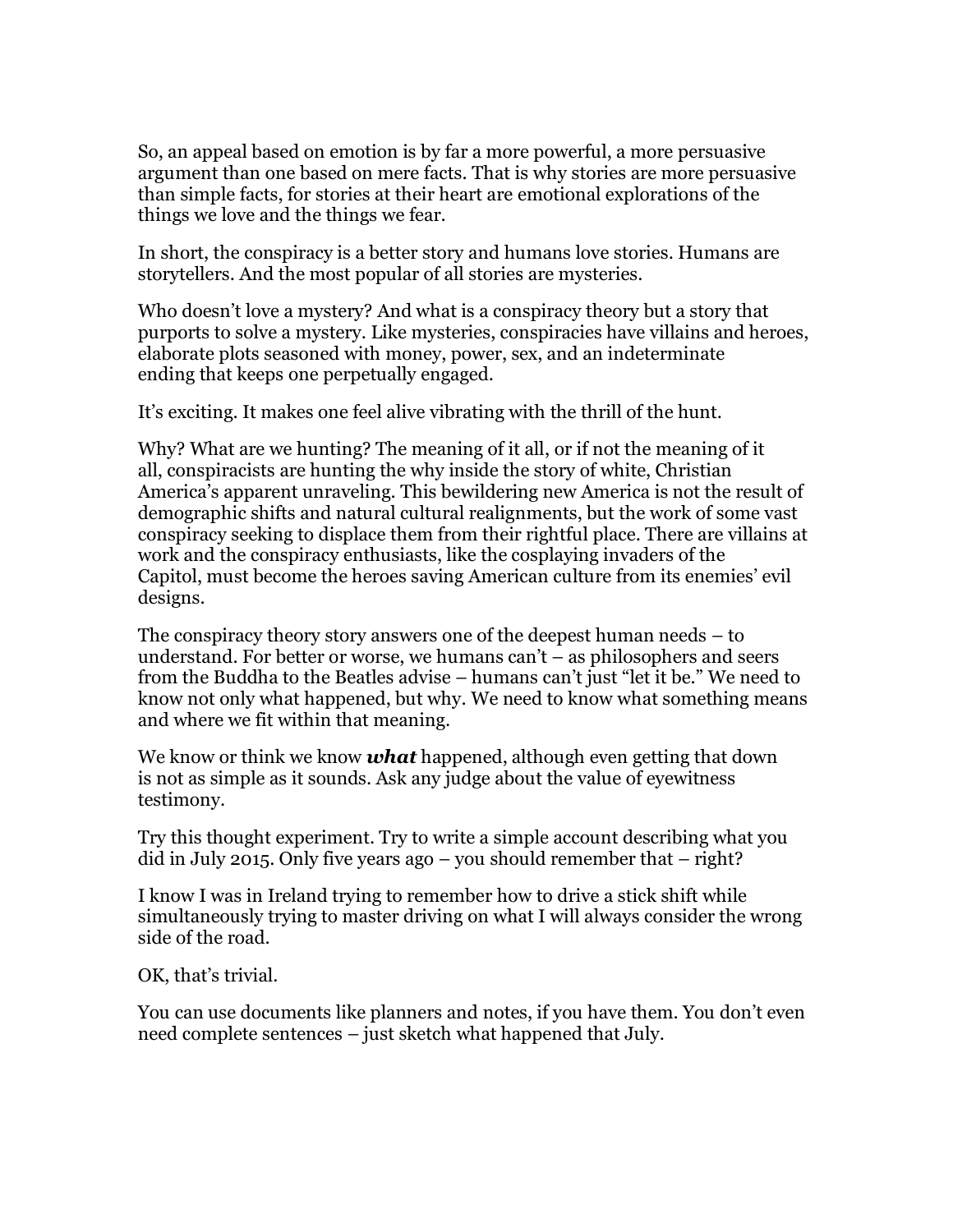Now, if during that month an emotionally important event, a life-changing event, happened, analyze the *why* behind that event.

Why did you do what you did?

You'll discover how elusive recreating what happened, recreating the past can be.

The *elusive* why? The *illusive* why? *E*lusive with an "e" meaning hard to capture, hard to pin down, hard to recall. *I*llusive with an "i" meaning vague, intangible, difficult to grasp in both the literal sense of getting and holding and in the figurative sense of understanding and knowing.

Because *whys* – the reasons we do things – reveal our values. Values are the things we believe to be true. They guide our actions. They are who we are and why we do what we do.

So, if stories are about the whys behind our actions, then our stories reveal the things we value. The things that make us  $-$  us. Our stories reveal who we are.

We seek meaning. We want the *whats* – the what happened, the stuff of our experience – to make sense. More importantly, we want to **understand** the *why* – the values – behind our *whats*. We do that by telling ourselves stories. Stories about *why* and how people – how and *why* we – do *what* we do. But then something strange happens. We become so invested in our stories that we cling to them. If they don't seem to make sense of our experience, do we change our stories?

Sometimes.

But not always.

Sometimes we reimagine, we reinvent our experience to fit our stories.

How?

By discarding the facts that do not tell our story the way we want it told  $-$  by imagining alternative facts telling our story the way we want it told – the truth be damned! If "Who shot JFK?," for example, is too old a story, try this one. What if our candidate lost an election we thought she'd win? Do we accept the narrative, the story of her defeat or do we invent another narrative, invent another story in which there is voter fraud, tampered voting machines, phantom mail-in ballots that were counted or not counted or counted twice?

When each of these are refuted and rejected – when the facts do not support the story – do we change our story? Perhaps not. Perhaps we double-down because our story can't be wrong because if our story is wrong then how we understand the world no long makes sense and we can't live in a world that doesn't make sense.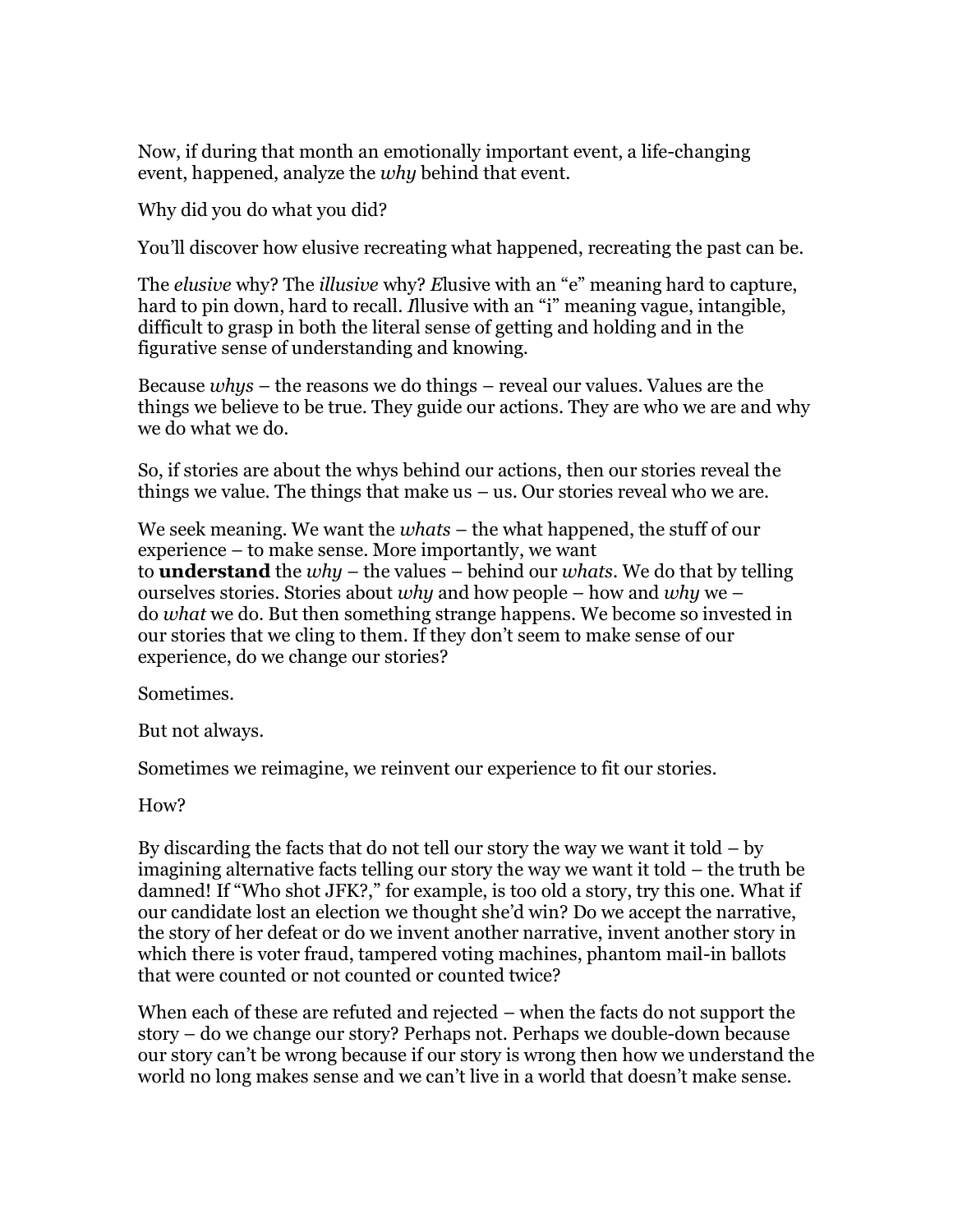That is why people take their stories very, very seriously. In fact, they take their stories so seriously they'll go to war to preserve them, for after all what are religious wars, what are culture wars but arguments – fights – about whose story is the one true story?

In our time, almost all of Americans' disagreements with one another are disagreements about whose story is the American story. Why is that so crucially important? Stories and storytelling are the glue that unifies cultures. In our fractious times, the stories unifying American culture are fraying, are unraveling.

Sadly, this is not a new phenomenon in American political history. As Richard Hofstadter pointed out in his classic 1964 essay *"The Paranoid Style in American Politics,"* it might be said to be in the American grain. Twenty-first century altright conspiracy-mongers share with their earlier American antecedents a sense "that they were/are fending off threats to a still established way of life ... the modern right wing ... feels dispossessed: America has largely been taken away from them and their kind, though they are determined to try to repossess it and to prevent the final destructive act of subversion." [6] As a result, in order to "Make America Great Again," they must save it from foreign enemies, invading aliens *nee* immigrants and home-grown traitors undermining American values.

A renowned historian, Hofstadter traced out the paranoid style and its implications for modern American politics in a series of essays, including *"The Paranoid Style …," "The Pseudo-Conservative Revolt," "The Pseudo-Conservative Revolt Revisited,"* and *"Goldwater and Pseudo-Conservative Politics."* The latter merits special attention, for our current discontents find their roots in Goldwater's late 1950s Senatorial campaigns and his 1964 Presidential campaign. We'll revisit that in a future *Book Notes.*

Although Hofstadter died in 1970 and did not see the light of his own prescience, he has three critical insights into understanding our current conspiratorial fetishists. First, he connects them to earlier manifestations of paranoid thinking in American politics; second, he describes the foundational elements of American paranoid political thinking; and, third, he explains how this paranoid thinking gives rise to "cultural" and "symbolic" politics. Fear of the other, fear of some vast conspiracy undermining American values, Hofstadter illustrates, is, to borrow a cliché, as 'American as apple pie." It goes back to the 18th century fear of the Illuminati, a new world order emanating from the French Revolution that would overthrow the established social order. In America, it found expression in the writings of a Boston Congregational minister, Jedidiah Morse, father of Samuel, who warned of a plot against America's Christian values fueled by religious infidelity and Jeffersonian democracy. [7] That was followed in the 1820s and 1830s by an anti-Masonic movement obsessed with conspiracies against democracy and "the closure of opportunities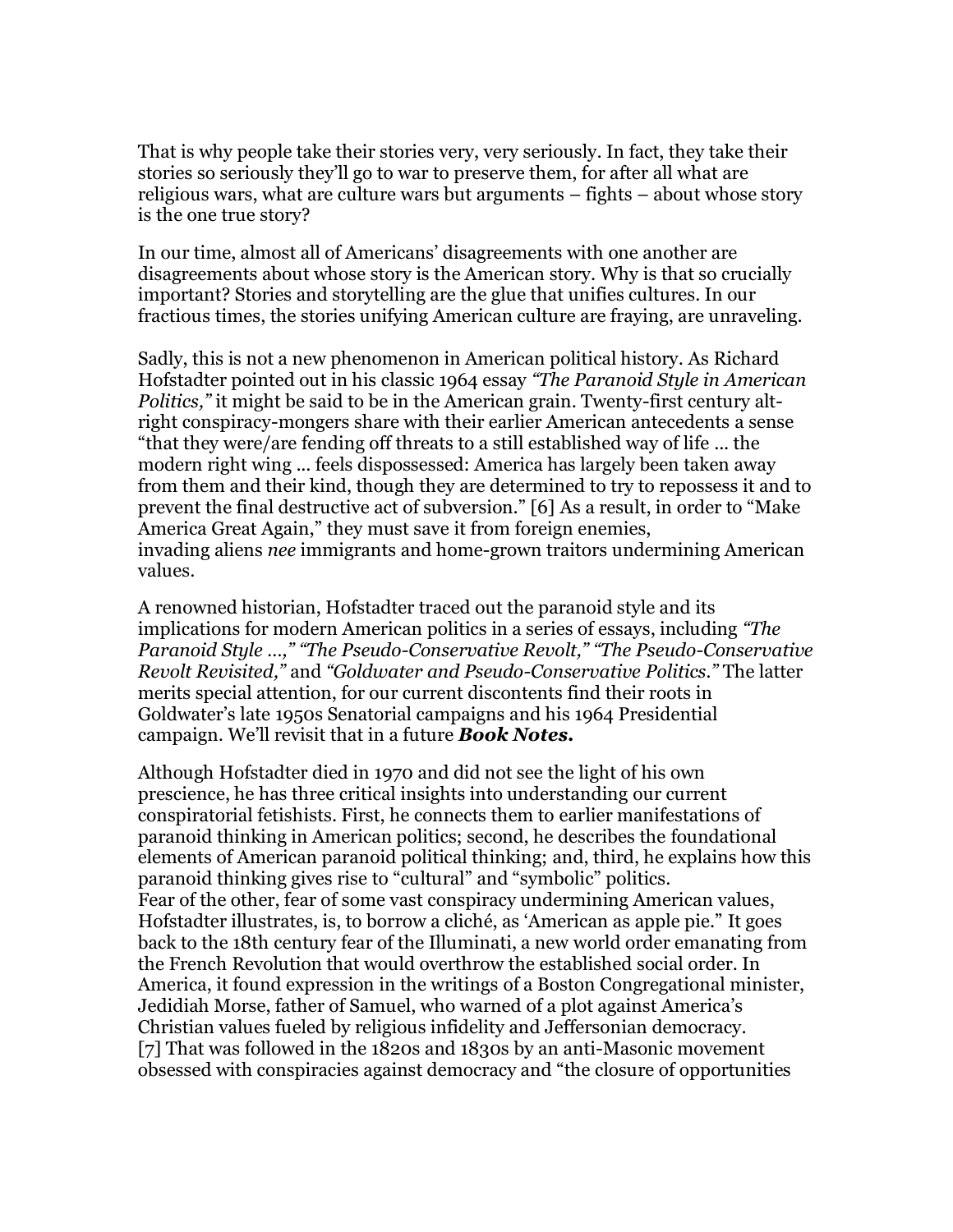for the common man." [8] In the later 1830s, these morphed into anti-Catholic and anti-Jesuit conspiracy theories threatening American values. Samuel Morse, inventor of the telegraph, wrote an anti-Catholic treatise warning about *Foreign Conspiracies Against the Liberties of the United States.* It was followed by Lyman Beecher's (father of Harriet Beecher Stowe) *Plea for the West,* in which he argued that Protestantism was engaged in a life-or-death struggle with Catholicism." [9]

And so it went through the 19th century and into the 20th as conspiracy after conspiracy theory saw threats to the American social order from foreigners (read Catholics and other immigrants), from the newly emancipated freedmen of the South giving rise to the Ku Klux Klan, from socialists threatening capitalism in the Red Scare after both World War I and World War II and culminating in the McCarthyism of the 1950s. Hofstadter did not live to see the post-1960s pushback against civil rights, Pat Buchanan's declaration of a religious war for the soul of America, or the modern Tea Party enthusiasts who formed after President Barack Obama's election.

But Hofstadter would have understood them, for they all shared the same three key elements of the archetypal American paranoid political conspiracy story. First, there is a sustained conspiracy consistent in its aims and persistent over time. Second, it has infiltrated the government at its highest levels. And, lastly, it is pervasive, having infiltrated all aspects of American culture from schools and colleges to the media and its many outlets to churches and civic associations to government at all levels. [10]

All current alt-right and other right-wing conspiracy theories find their origin stories in the 1960s political and cultural convulsions. The political convulsions of the 1960s include Keynesian economics, the growth of the regulatory state supported even by Richard Nixon and Gerald Ford, the civil rights movement, the anti-war movement (read as, in a twist of double irony, the anti-anti-government need to rescue the government from its betrayers). Cultural convulsions include the rise of second wave feminism, New Wave religiosity, the environmental movement, and the counterculture's "do your own thing," "sex, drugs, and rock 'n' roll" celebrations of self and sensation seeking.

When Bill Clinton was elected president, or more accurately, when the prospect of his election became real with his nomination in 1992, Pat Buchanan declared there was a religious war for America's soul now that government was infiltrated by cultural revolutionaries. Newt Gingrich brought it to Congress. Tenured radicals on college faculties, teachers unions in public schools, women as ministers and priests in mainline Christian denominations, and a media glorifying rock 'n' roll and sex on prime-time television completed the late 20th and early 21st century's apocalyptic conspiracists' fantasies. Abortion, same-sex marriage, and Obama's election in 2008 lit the fuse.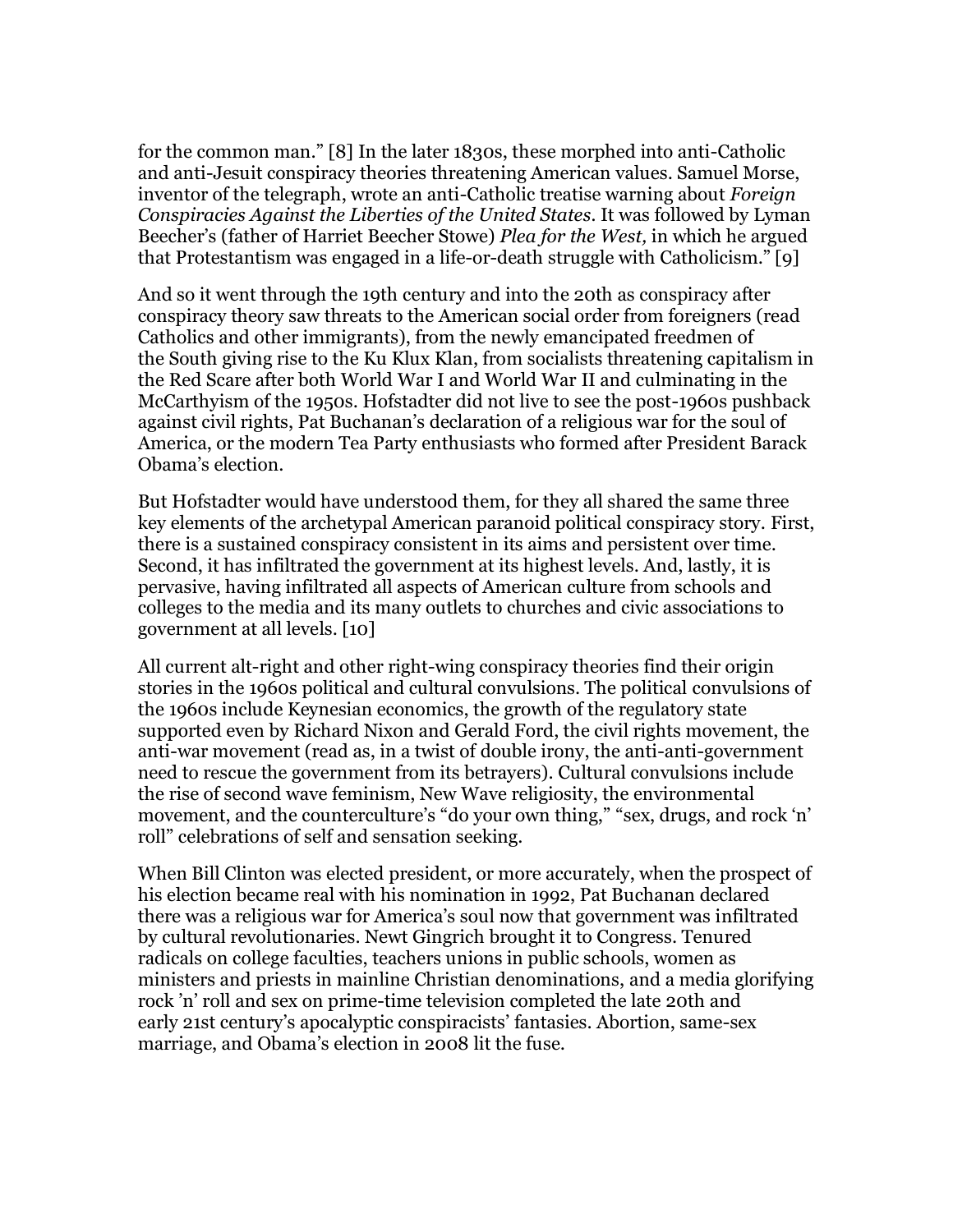As Hofstadter pointed out, this gave rise to a politics not of policy discussions but of emotional contests over cultural issues; in his phrase, a politics not of interests but of symbols. Interests are susceptible to rational analysis and compromise. Symbols are emotionally laden cultural indicators touching core issues of identity and values. Generally, they are not open to compromise.

And here we are with Marjorie Taylor Greene in Congress, former President Donald Trump sending a mob to the Capitol, a few brave Republican souls challenging them as others either cower in fear or position themselves to seize the opportunity.

What to do?

Well, as someone once said, "the truth will out." That might be so, but someone else once said "a lie sprints around the world in a blink while the truth comes limping after." Nonetheless, tedious as facts can be, the road back to cultural sanity begins with telling the truth.

In the media, it requires somehow restoring a 21st century version of the editorial function. In education, it means seeing the history wars for what they are  $-$  a political fight for control of the past in order to control the future. And it means restoring teaching civics to our middle and high schools.

Coming at the end of a lengthy article that began with conspiracy fantasists watching the skies for black helicopters to spirit them away to Walmart detention camps, those few lines about what to do seem inadequate. In a future *Book Notes* we will explore what needs to be done to give truth at least a fighting chance against lies and distortions, not to mention paranoid fantasies.

For the paranoid, as Richard Hofstadter pointed out, will always be with us, but it does not follow that they should prevail.



-- Andrew Roth, Ph.D. *Scholar-in-Residence* The Jefferson Educational Society **[roth@jeserie.org](mailto:roth@jeserie.org)**

*This content is copyrighted by the Jefferson 2022.*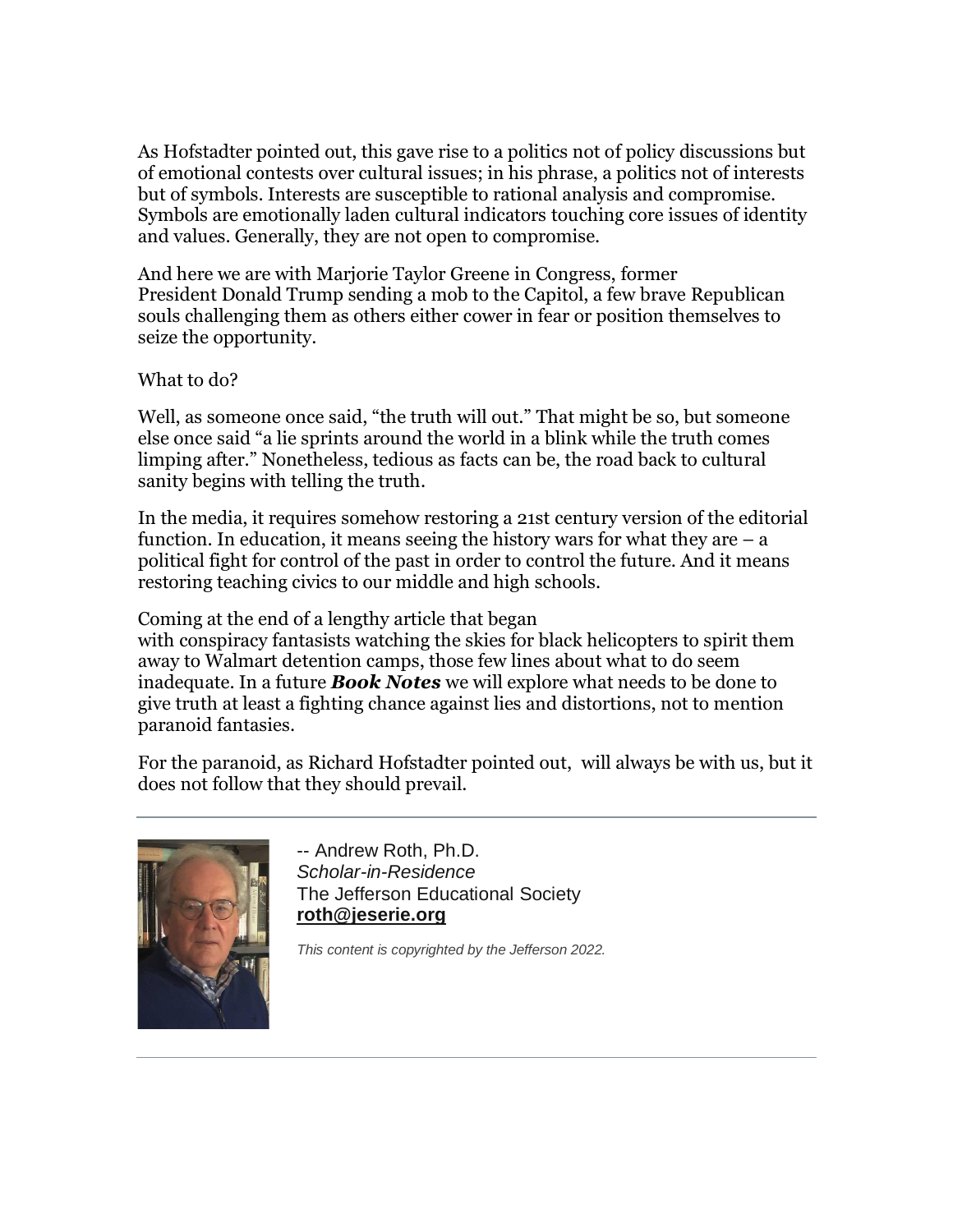#### **End Notes**

- 1. Lepore, Jill. *The Whites of Their Eyes: The Tea Party's Revolution and the Battle over American History*. (Princeton, NJ: Princeton University Press, 2010), p.5.
- 2. Cf. Jones, Robert P. **The End of White Christian America.** (New York: Simon and Schuster, 2016) and Robert P. Jones, "Trump Can't Reverse the Decline of White Christian America," in **The Atlantic** (July 4, 2017) availabl[e here](https://r20.rs6.net/tn.jsp?f=001y2sdJCPeyJ-sNq5Xy0y-vdUy0n-MTUp9zWEIZhoX1jOC3Cjq2wdfl9W2o-RWJ8rjSRs8YkTkK7_gZELkefbtbXYnFDShbGxhaVuQ_-0KrNVID1i4vPW15xfgyAY2IEdlkp_D4WqQUHFHGlG8OKRwF8LvaZJLPV008cB3aupRpczQjBo4r6cIsD5rDxWTyIeqSSIYiZtFhEID8vcm1D9CZtsbZeLXAtyrTNx5tCIX65N4QrP2YXAZ_R8nOEEeVJau&c=E62wefAoLwy-C-uj8wt16aKayJKPv59hrZsMj2scnlQUuMf0ncE_Mg==&ch=IqsOHN5HssYDyDSJu2Z8v4SttgYjjyvK9kFtKgEtaZMrrNsovwevFA==) accessed February 1, 2021. For America's proliferating religious diversity, see Diana Eck, *A New Religious America: How a "Christian Country" Has Become the World's Most Religiously Diverse Nation***.** (New York: Harper One, 2001).
- 3. Cf. Roth, Andrew, *"First things first: Let's Leave Fantasyland Behind"* in **Book Notes** at **Jefferson Educational Society** Publications available [here](https://r20.rs6.net/tn.jsp?f=001y2sdJCPeyJ-sNq5Xy0y-vdUy0n-MTUp9zWEIZhoX1jOC3Cjq2wdfl6xfRSXNYoCQPgUMECkDahrvT8c82ZGyCkwuUgtTxK6m3U_boHQ9f3-M39Yjt6hFYrg4v2pm4chmVPuy871uPxvL6CO4DC3VLGpeqAKvoWYKs9zX_AU1ILDrdgm2r5adBVuV--RP39eElVSWrG1wHCoOlW2_WSfi_w==&c=E62wefAoLwy-C-uj8wt16aKayJKPv59hrZsMj2scnlQUuMf0ncE_Mg==&ch=IqsOHN5HssYDyDSJu2Z8v4SttgYjjyvK9kFtKgEtaZMrrNsovwevFA==) accessed January 12, 2021.
- 4. *See* Bugliosi, Vincent. *Reclaiming History: The Assassination of President John F. Kennedy*. (New York: W.W. Norton & Company, 2007).
- 5. McCarthy, Niall, *"Most Americans Believe JFK Conspiracy Theories,"* in **Statista: Global No. 1 Business Data Platform** (October 26, 2017) available [here](https://r20.rs6.net/tn.jsp?f=001y2sdJCPeyJ-sNq5Xy0y-vdUy0n-MTUp9zWEIZhoX1jOC3Cjq2wdfl9W2o-RWJ8rj8AJsGTgnDNp30Nnh_If9GFFCH3VyI8JGIYIkYlVxfhGVzceTRiD3BpYJ_wwgxuFP277_SeKaZdb-k99ThfVybn7w1MXelAN-ArnXMRELg3WVa10FYAoBeWjvxFuAIESo2oCSaJT3_UngUE3oOr2QKUpiJ23Ff_JgqYE94VRRxz8=&c=E62wefAoLwy-C-uj8wt16aKayJKPv59hrZsMj2scnlQUuMf0ncE_Mg==&ch=IqsOHN5HssYDyDSJu2Z8v4SttgYjjyvK9kFtKgEtaZMrrNsovwevFA==) accessed February 1, 2021.
- 6. Hofstadter, Richard. *"The Paranoid Style in American Politics,"* in **Harper's Magazine** (November 1964) availabl[e here](https://r20.rs6.net/tn.jsp?f=001y2sdJCPeyJ-sNq5Xy0y-vdUy0n-MTUp9zWEIZhoX1jOC3Cjq2wdfl9W2o-RWJ8rjxzs5Rvi9kgOWlu6-D7W_zTnB1UHGkKT65fIW3k3JZaZH0BJcOvWFDbia4gFU8LXMje8kkN2EKmxzeBrIHyLC_5lzb8vv8EVWHD3H5jIHs1E8eviTN5T9hjrFx79ikIAMfv86WgeMX8byxcVjSIsG70tGj4PY0ocv&c=E62wefAoLwy-C-uj8wt16aKayJKPv59hrZsMj2scnlQUuMf0ncE_Mg==&ch=IqsOHN5HssYDyDSJu2Z8v4SttgYjjyvK9kFtKgEtaZMrrNsovwevFA==) accessed February 1, 2021, p.12.
- 7. Ibid., p. 6.
- 8. Ibid., p. 9.
- 9. Ibid., p. 10
- 10. Ibid., pp. 14-15.

**[Subscribe to our publications mailing](https://r20.rs6.net/tn.jsp?f=001y2sdJCPeyJ-sNq5Xy0y-vdUy0n-MTUp9zWEIZhoX1jOC3Cjq2wdfl_o0Ac_q-yPiIPNrwWJUz0qPG6segd7iyAUhPNwfTnaKeh1RcMQu3uzP600U_U89FXWlaNGI_WEb3y1hGwyowole3Sp6P2B-1lIKWtU7ZKHsVGll-vekxxuh0XQBy7xBTW1O0huMH-MvmQd22d29IpKjHIrShO5spRzyKCZoYAUp7dZL8W6ZMz37l21dIB6URxgrOM1alYumD5cIsTbXvvi2ozJotapsxoTYanXTjNknTQqhOddzvEytEQn5YvqGXImy7q93G2DHrqKXylgIvJy54DoPOXRZbS5R6XFLGgnI49hkG1FagSo=&c=E62wefAoLwy-C-uj8wt16aKayJKPv59hrZsMj2scnlQUuMf0ncE_Mg==&ch=IqsOHN5HssYDyDSJu2Z8v4SttgYjjyvK9kFtKgEtaZMrrNsovwevFA==)  [list!](https://r20.rs6.net/tn.jsp?f=001y2sdJCPeyJ-sNq5Xy0y-vdUy0n-MTUp9zWEIZhoX1jOC3Cjq2wdfl_o0Ac_q-yPiIPNrwWJUz0qPG6segd7iyAUhPNwfTnaKeh1RcMQu3uzP600U_U89FXWlaNGI_WEb3y1hGwyowole3Sp6P2B-1lIKWtU7ZKHsVGll-vekxxuh0XQBy7xBTW1O0huMH-MvmQd22d29IpKjHIrShO5spRzyKCZoYAUp7dZL8W6ZMz37l21dIB6URxgrOM1alYumD5cIsTbXvvi2ozJotapsxoTYanXTjNknTQqhOddzvEytEQn5YvqGXImy7q93G2DHrqKXylgIvJy54DoPOXRZbS5R6XFLGgnI49hkG1FagSo=&c=E62wefAoLwy-C-uj8wt16aKayJKPv59hrZsMj2scnlQUuMf0ncE_Mg==&ch=IqsOHN5HssYDyDSJu2Z8v4SttgYjjyvK9kFtKgEtaZMrrNsovwevFA==)**

**[Subscribe to our Book Notes mailing](https://r20.rs6.net/tn.jsp?f=001y2sdJCPeyJ-sNq5Xy0y-vdUy0n-MTUp9zWEIZhoX1jOC3Cjq2wdfl_o0Ac_q-yPidvsGsnLLok1gfkjVdRqNigshSIPpFUAJW13GaiZa9xst2okjV12LYnldjBMNMT2mMdzGIkbj4DVw0jlHlBpNImO-Ffg9nS-0JImUHpQzjhAvkJbvm5Evtf8iUQqWTlv7JEfuMyYsCUxrCpTsnJtYG6IIh-uamJhuhXOXaoyBZbUiKcnIFMnxaTGPvs9eIWDMhKHrWB4Zk0fzBhQPzDkAjJrrq-cmtGVUR1X7-rTMsjI9fp8QVMjcxiglBQxrPsTnZ3D-xKyrFnwN29YbRDiAlfo70cK9vXWuGVhGaw9tYnI=&c=E62wefAoLwy-C-uj8wt16aKayJKPv59hrZsMj2scnlQUuMf0ncE_Mg==&ch=IqsOHN5HssYDyDSJu2Z8v4SttgYjjyvK9kFtKgEtaZMrrNsovwevFA==)  [list!](https://r20.rs6.net/tn.jsp?f=001y2sdJCPeyJ-sNq5Xy0y-vdUy0n-MTUp9zWEIZhoX1jOC3Cjq2wdfl_o0Ac_q-yPidvsGsnLLok1gfkjVdRqNigshSIPpFUAJW13GaiZa9xst2okjV12LYnldjBMNMT2mMdzGIkbj4DVw0jlHlBpNImO-Ffg9nS-0JImUHpQzjhAvkJbvm5Evtf8iUQqWTlv7JEfuMyYsCUxrCpTsnJtYG6IIh-uamJhuhXOXaoyBZbUiKcnIFMnxaTGPvs9eIWDMhKHrWB4Zk0fzBhQPzDkAjJrrq-cmtGVUR1X7-rTMsjI9fp8QVMjcxiglBQxrPsTnZ3D-xKyrFnwN29YbRDiAlfo70cK9vXWuGVhGaw9tYnI=&c=E62wefAoLwy-C-uj8wt16aKayJKPv59hrZsMj2scnlQUuMf0ncE_Mg==&ch=IqsOHN5HssYDyDSJu2Z8v4SttgYjjyvK9kFtKgEtaZMrrNsovwevFA==)**

#### **In Case You Missed It**

 $\bullet$   $\bullet$ 

**[n the Wake of the Texas School Shooting | Deliberate Indifference](https://r20.rs6.net/tn.jsp?f=001y2sdJCPeyJ-sNq5Xy0y-vdUy0n-MTUp9zWEIZhoX1jOC3Cjq2wdfl0TDC8Z-KnnTQGNYgn0GgSsYKVqRhuDWDaVmMcZhD5NRJWmDsg2Dk2cC1m-_h2Fn4fjjKsUulLJgCUdrC2csEdP3gZi43Wl-vw==&c=E62wefAoLwy-C-uj8wt16aKayJKPv59hrZsMj2scnlQUuMf0ncE_Mg==&ch=IqsOHN5HssYDyDSJu2Z8v4SttgYjjyvK9kFtKgEtaZMrrNsovwevFA==)  [and a Decaying Democracy](https://r20.rs6.net/tn.jsp?f=001y2sdJCPeyJ-sNq5Xy0y-vdUy0n-MTUp9zWEIZhoX1jOC3Cjq2wdfl0TDC8Z-KnnTQGNYgn0GgSsYKVqRhuDWDaVmMcZhD5NRJWmDsg2Dk2cC1m-_h2Fn4fjjKsUulLJgCUdrC2csEdP3gZi43Wl-vw==&c=E62wefAoLwy-C-uj8wt16aKayJKPv59hrZsMj2scnlQUuMf0ncE_Mg==&ch=IqsOHN5HssYDyDSJu2Z8v4SttgYjjyvK9kFtKgEtaZMrrNsovwevFA==)**written by Jefferson Scholar-in-Residence **Dr. Parris J. Baker**

**'Das Boot' – [Once Upon a Time in 1954](https://r20.rs6.net/tn.jsp?f=001y2sdJCPeyJ-sNq5Xy0y-vdUy0n-MTUp9zWEIZhoX1jOC3Cjq2wdfl4wiFVera-lElHqVwmbEuBF6-_T-yaEymLYgkxPlmQytRaiok_9Xme_Gpq0C3K9Z4aNohJDNL_Dum9p0R0yHbVEguWOLRBWPNg==&c=E62wefAoLwy-C-uj8wt16aKayJKPv59hrZsMj2scnlQUuMf0ncE_Mg==&ch=IqsOHN5HssYDyDSJu2Z8v4SttgYjjyvK9kFtKgEtaZMrrNsovwevFA==)** written by Jefferson Scholarin-Residence **Dr. David Frew**

**[Classic Book Notes #5:The Composite Nation by Frederick](https://r20.rs6.net/tn.jsp?f=001y2sdJCPeyJ-sNq5Xy0y-vdUy0n-MTUp9zWEIZhoX1jOC3Cjq2wdfl4wiFVera-lE3Iwk5JzqI7zQxMi4fp3w0GsZDS-mXdP6cK0rk4MKoegtPiobZKEIKxH_Hl_J01xXxe74oAszZHQ6WOhRxkv0Ow==&c=E62wefAoLwy-C-uj8wt16aKayJKPv59hrZsMj2scnlQUuMf0ncE_Mg==&ch=IqsOHN5HssYDyDSJu2Z8v4SttgYjjyvK9kFtKgEtaZMrrNsovwevFA==)  [Douglass](https://r20.rs6.net/tn.jsp?f=001y2sdJCPeyJ-sNq5Xy0y-vdUy0n-MTUp9zWEIZhoX1jOC3Cjq2wdfl4wiFVera-lE3Iwk5JzqI7zQxMi4fp3w0GsZDS-mXdP6cK0rk4MKoegtPiobZKEIKxH_Hl_J01xXxe74oAszZHQ6WOhRxkv0Ow==&c=E62wefAoLwy-C-uj8wt16aKayJKPv59hrZsMj2scnlQUuMf0ncE_Mg==&ch=IqsOHN5HssYDyDSJu2Z8v4SttgYjjyvK9kFtKgEtaZMrrNsovwevFA==)** written by Jefferson Scholar-in-Residence **Dr. Andrew Roth**

**[Truth in Love: Dismantling Racist Systems: Confronting Whiteness](https://r20.rs6.net/tn.jsp?f=001y2sdJCPeyJ-sNq5Xy0y-vdUy0n-MTUp9zWEIZhoX1jOC3Cjq2wdfl4wiFVera-lEF8Ci6xffzikP85uv3-tI-uKFQqs-oS2J3-txfwgeKJD4MCuctOBW9m6tAuu_wDHeNR4xk5Eytx9kAabLlbOJKQ==&c=E62wefAoLwy-C-uj8wt16aKayJKPv59hrZsMj2scnlQUuMf0ncE_Mg==&ch=IqsOHN5HssYDyDSJu2Z8v4SttgYjjyvK9kFtKgEtaZMrrNsovwevFA==)  [\(Part 3 of 3\)](https://r20.rs6.net/tn.jsp?f=001y2sdJCPeyJ-sNq5Xy0y-vdUy0n-MTUp9zWEIZhoX1jOC3Cjq2wdfl4wiFVera-lEF8Ci6xffzikP85uv3-tI-uKFQqs-oS2J3-txfwgeKJD4MCuctOBW9m6tAuu_wDHeNR4xk5Eytx9kAabLlbOJKQ==&c=E62wefAoLwy-C-uj8wt16aKayJKPv59hrZsMj2scnlQUuMf0ncE_Mg==&ch=IqsOHN5HssYDyDSJu2Z8v4SttgYjjyvK9kFtKgEtaZMrrNsovwevFA==)**written by Jefferson Scholar-in-Residence **Dr. Parris J. Baker**